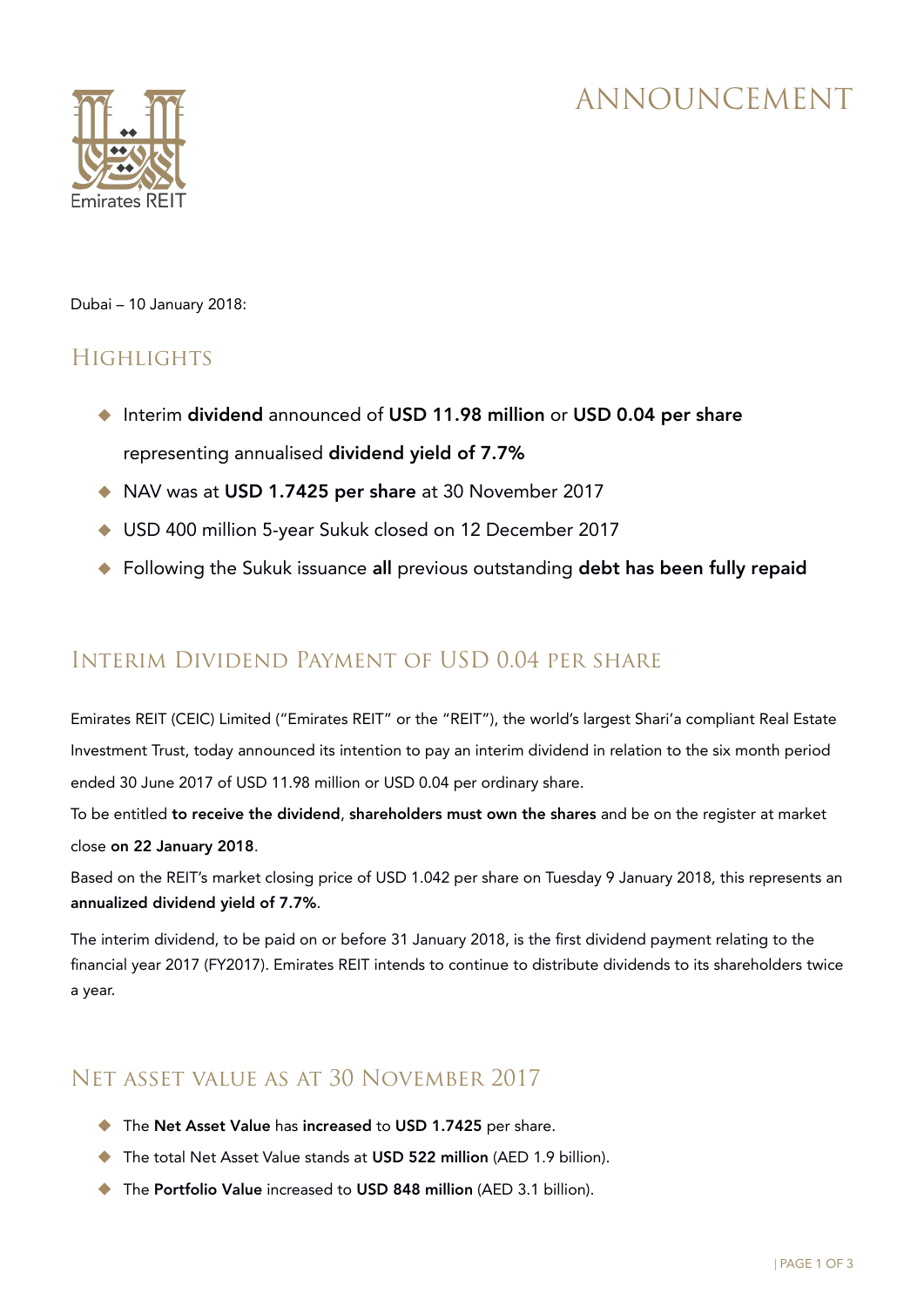# ANNOUNCEMENT





Emirates REIT would also like to take this opportunity to inform its shareholders that following the successful launch and listing of the Sukuk, all previously outstanding debt financing was successfully repaid and the REIT currently has no debt other than the Sukuk proceeds.

- Ends -

For further information, please refer to our website [www.reit.ae,](http://www.reit.ae/) or contact:

Emirates REIT Magali Mouquet +971 4 405 7348 ir@reit.ae

Brunswick Rupert Young / Joudi Issa +971 4 446 6270 [media@reit.ae](mailto:media@reit.ae)